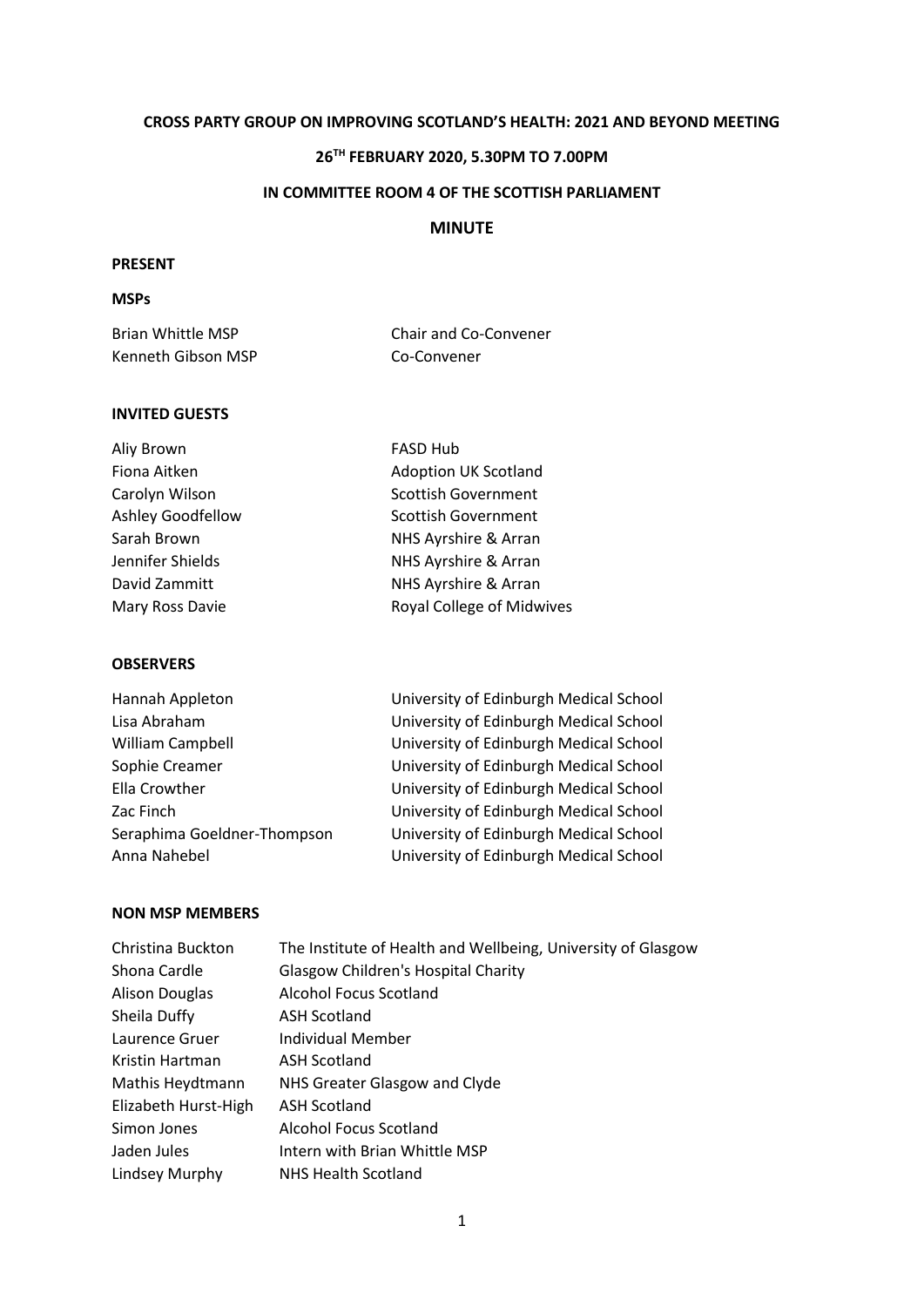| <b>Brian Pringle</b> | West Lothian Alcohol Drug Partnership                  |
|----------------------|--------------------------------------------------------|
| Aidan Reid           | Alcohol Focus Scotland                                 |
| Helen Reilly         | <b>Royal Pharmaceutical Society</b>                    |
| Jonathan Sher        | Queen's Nursing Institute Scotland                     |
| Rebecca Sibbett      | Alcohol Focus Scotland                                 |
| Valerie Smith        | <b>ASH Scotland</b>                                    |
| Louise Slorance      | Royal College of Paediatrics and Child Health Scotland |
| Debbie Storm         | <b>ASH Scotland</b>                                    |
| Diane Thomson        | Alcohol Focus Scotland                                 |
| Lorraine Tulloch     | <b>Obesity Action Scotland</b>                         |
| Laurence White       | University of Edinburgh                                |

# **APOLOGIES**

David Stewart MSP Miles Briggs MSP Alex Cole-Hamilton MSP Alison Whiteman MSP Anas Sarwar MSP

| Annie Anderson       | <b>Scottish Cancer Foundation</b>                                     |
|----------------------|-----------------------------------------------------------------------|
| <b>Eric Carlin</b>   | Scottish Health Action on Alcohol Problems (SHAAP)                    |
| Julie Cavanagh       | Faculty of Public Health in Scotland                                  |
| Emma Crawshaw        | Crew 2000 (Scotland)                                                  |
| Yasmin Erginsoy      | Communications Manager to Kenneth Gibson MSP                          |
| Andrew Fraser        | <b>NHS Health Scotland</b>                                            |
| <b>Holly Gabriel</b> | Consensus Action on Salt, Sugar and Health                            |
| Kenny Harrison       | Local Licensing Forum, Argyll & Bute Council                          |
| Shruti Jain          | <b>Scottish Obesity Alliance</b>                                      |
| Colwyn Jones         | <b>Individual Member</b>                                              |
| Glenys Jones         | <b>Association for Nutrition</b>                                      |
| David Liddell        | Scottish Drugs Forum                                                  |
| Andy MacGregor       | Scotcen Social Research                                               |
| Nicola Merrin        | <b>Alcohol Focus Scotland</b>                                         |
| Laurence Moore       | MRC/CSO Social and Public Health Services Unit, University of Glasgow |
| <b>Muriel Mowat</b>  | <b>Befriending Networks</b>                                           |
| Elma Murray          | <b>Scottish Obesity Alliance</b>                                      |
| Jamie Pearce         | University of Edinburgh                                               |
| <b>Bruce Ritson</b>  | Scottish Health Action on Alcohol Problems (SHAAP)                    |
| Tina Sabbagh         | <b>Obesity Action Scotland</b>                                        |
| Jardine Simpson      | Scottish Recovery Consortium                                          |
| R J Steele           | <b>Scottish Cancer Foundation</b>                                     |
| Drew Walker          | <b>NHS Tayside</b>                                                    |
| Laura Wyness         | <b>Association for Nutrition</b>                                      |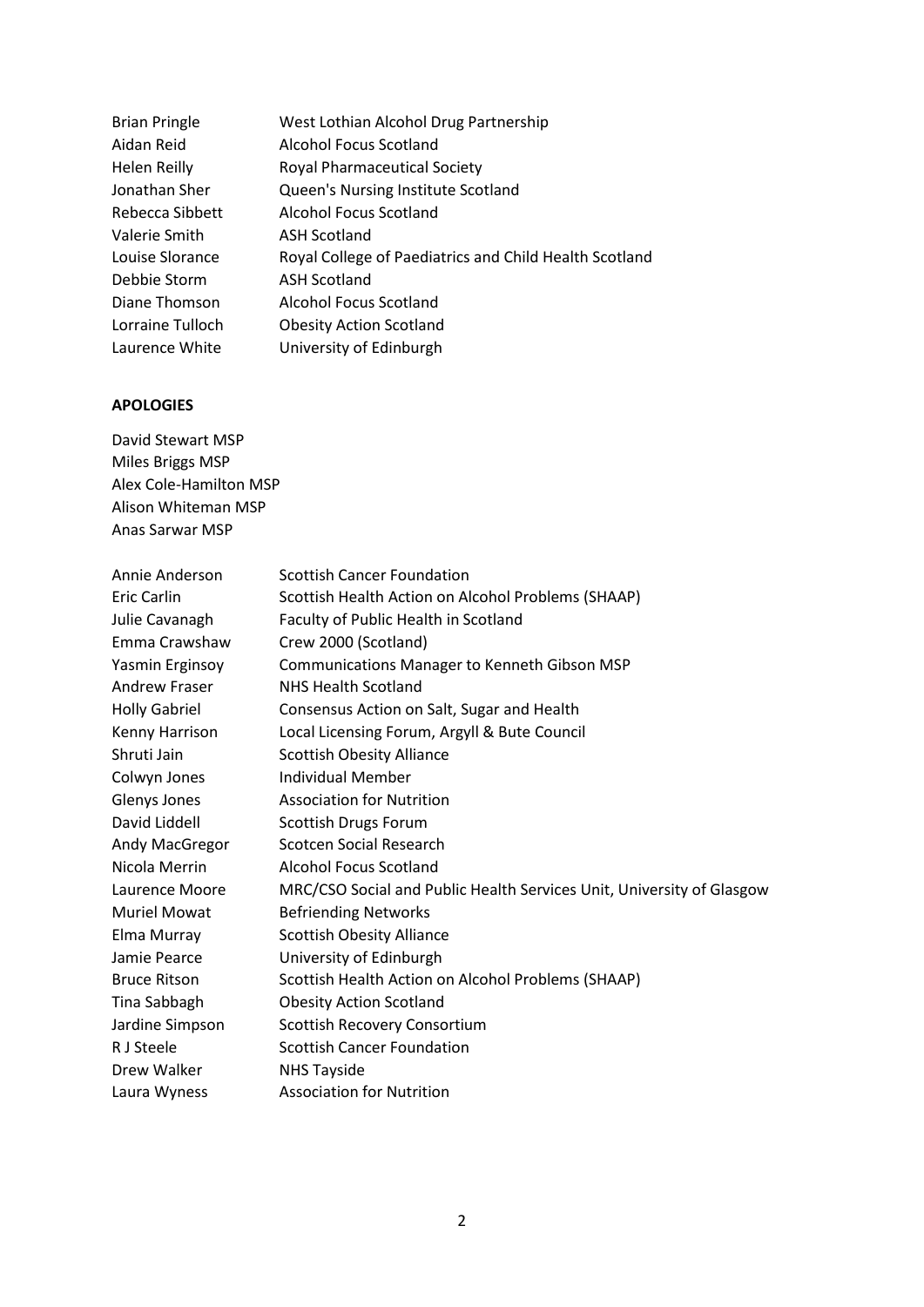|    | <b>PART ONE</b>                                                                                                                                                                                                                                                                                                                                                                                                                                                                                                                                                                                                                                                      |               |
|----|----------------------------------------------------------------------------------------------------------------------------------------------------------------------------------------------------------------------------------------------------------------------------------------------------------------------------------------------------------------------------------------------------------------------------------------------------------------------------------------------------------------------------------------------------------------------------------------------------------------------------------------------------------------------|---------------|
|    |                                                                                                                                                                                                                                                                                                                                                                                                                                                                                                                                                                                                                                                                      | <b>Action</b> |
| 1. | Welcome by the Convener, Brian Whittle MSP                                                                                                                                                                                                                                                                                                                                                                                                                                                                                                                                                                                                                           |               |
|    | The Convener welcomed everyone to the meeting, in particular the guest speakers: Aliy<br>Brown of the FASD Hub; Ashley Goodfellow of NHS Lanarkshire and the National<br>Preconception Framework Group; Sarah Brown from NHS Ayrshire & Arran and Mary Ross<br>Davie from the Royal College of Midwives.                                                                                                                                                                                                                                                                                                                                                             |               |
|    | Co-convener David Stewart MSP was unable to attend the meeting.                                                                                                                                                                                                                                                                                                                                                                                                                                                                                                                                                                                                      |               |
| 2. | <b>Declaration of Interests (Standing Item)</b>                                                                                                                                                                                                                                                                                                                                                                                                                                                                                                                                                                                                                      |               |
|    | Members were asked to declare any updates to their original declared interests, and to<br>highlight any conflicts of interest specific to today's meeting.                                                                                                                                                                                                                                                                                                                                                                                                                                                                                                           |               |
|    | There were no declarations.                                                                                                                                                                                                                                                                                                                                                                                                                                                                                                                                                                                                                                          |               |
| 3. | Topic Discussion: The National Preconception Health and Care Framework and<br>opportunities to reduce risks to parents and children from health-harming products                                                                                                                                                                                                                                                                                                                                                                                                                                                                                                     |               |
|    | The Chair introduced the guest speakers, and it was noted questions and discussion would<br>follow.                                                                                                                                                                                                                                                                                                                                                                                                                                                                                                                                                                  |               |
|    | Ashley Goodfellow, Consultant in Public Health, NHS Lanarkshire and Chair of the National                                                                                                                                                                                                                                                                                                                                                                                                                                                                                                                                                                            |               |
|    | <b>Preconception Framework Group</b>                                                                                                                                                                                                                                                                                                                                                                                                                                                                                                                                                                                                                                 |               |
|    | Ashley Goodfellow began with background on the National Preconception Health<br>Framework, explaining that we know that the health of mothers and fathers influences<br>that of children. This area of work has received limited focus in policy and practical terms<br>to date. Several areas across Scotland have been working on issues related to<br>preconception, but the goal of the National Preconception Framework was to bring this<br>work together at the national level. The Framework comes under Public Health Priority 2:<br>A Scotland where we flourish in our early years, and the commitment to it arose from the<br>A Healthier Future report. |               |
|    | A working group with the Scottish Government, COSLA, ISD, several local Health Boards as<br>well as individual experts was formed. There was also scope for 'critical friends' to be<br>involved given that preconception health touches on many areas and input from other<br>sources should be considered too.                                                                                                                                                                                                                                                                                                                                                     |               |
|    | The working definition of preconception health focused on the mental and physical<br>wellbeing and health of men and women during reproductive years, before and between<br>pregnancies. Everyone could benefit from good preconception health, whether or not they<br>planned to have a baby now or in the future.                                                                                                                                                                                                                                                                                                                                                  |               |
|    | Preconception care sought not only to support people before pregnancy occurs, but to<br>reduce the risk of unintended pregnancy. It was a continuum of care based on individual<br>needs.                                                                                                                                                                                                                                                                                                                                                                                                                                                                            |               |
|    |                                                                                                                                                                                                                                                                                                                                                                                                                                                                                                                                                                                                                                                                      |               |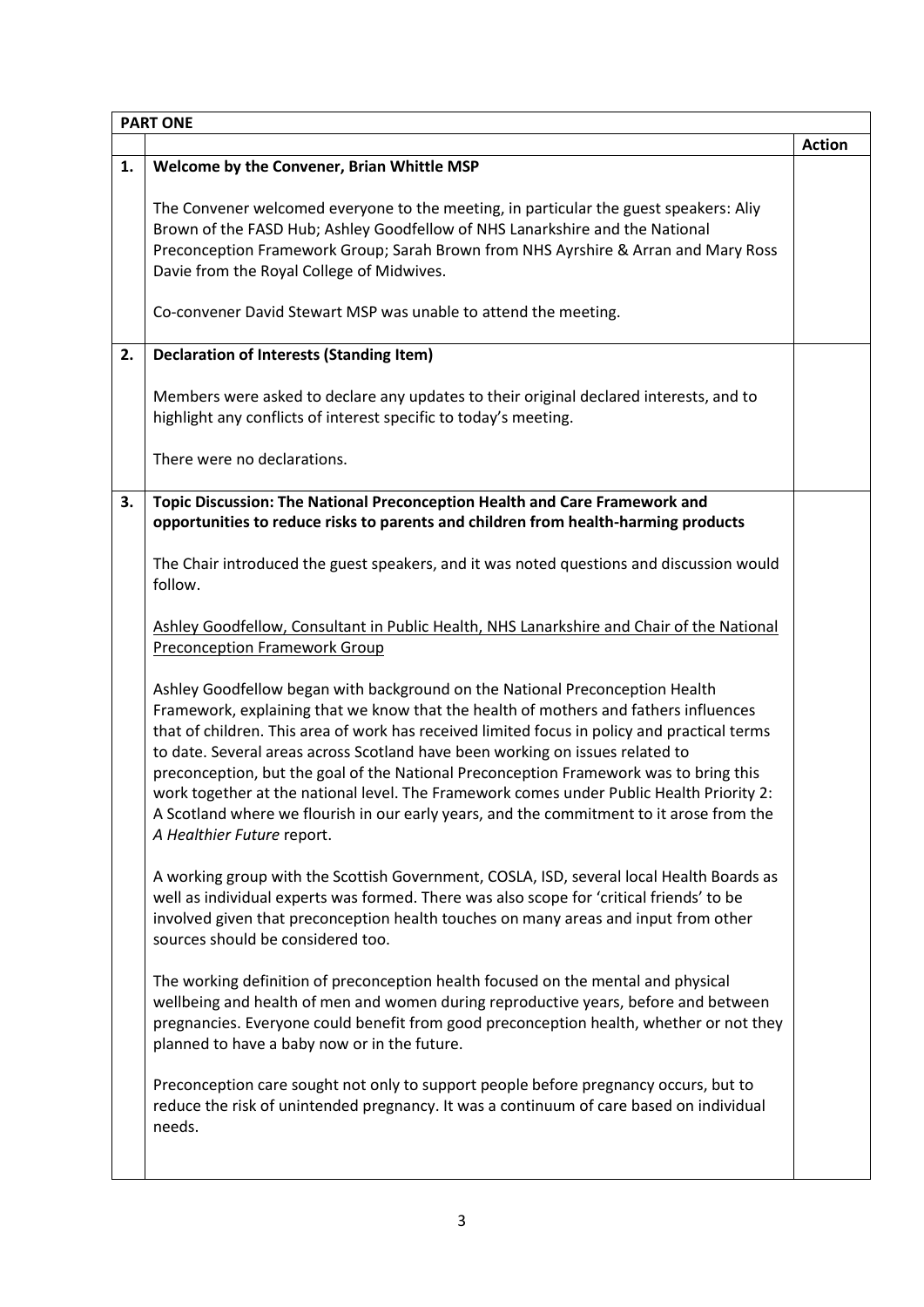Local work in Scotland indicated a lack of awareness of preconception health. Coverage of care was a challenge due to the roughly 50% of pregnancies which were unintended/unplanned as well as levels of provider and individual compliance with practice known to be beneficial.

The vision behind the framework was of a Scotland where parents and parents-to-be experience a safe pregnancy, thriving baby and rewarding parenthood. This included underpinning principles around enabling and empowering people, engaging meaningfully with people, promoting social justice and tackling inequalities, a whole systems approach and the continuum of care to be tailored to individuals' needs.

Wider determinants of health would be addressed in the National Framework along with a life course approach, making for a broad document. Its primary beneficiaries should be people of childbearing potential, both people who intend to become pregnant and those at risk of becoming pregnant unintentionally.

A wide range of supports, including contraceptive services, were necessary for individual health outcomes and societal or community interventions related to them.

Ashley also outlined some work around the development of the framework to date. A scene-setting chapter was being developed, in concert with ISD, and policy connections were being sought to see how this document could add value to existing strategies elsewhere. Health Scotland were assisting with an evidence review – while there was considerable evidence on what needs to exist, there was less on how this might be applied or what specific interventions might be most helpful. Logic modelling had been undertaken to identify actions and outcomes over a range of time periods. A health inequalities impact assessment had already been undertaken and had informed development of the strategy. A children's equalities impact assessment was planned too.

It was hoped to have the draft Framework finalised in Summer 2020, with consultation currently planned for mid-June.

### Dr Sarah Brown, Consultant Paediatrician at NHS Ayrshire and Arran

Sarah Brown opened her presentation saying that FASD was caused by alcohol exposure in the womb and was the world's most common, yet unrecognised, neurodevelopmental condition. Autism prevalence stood at 1.2%, but even conservative estimates of 3-5% FASD in general population would mean that 165-275k people in Scotland were living with FASD. Research based on measuring biomarkers in meconium suggested that the true prevalence may be substantially higher. Some 40% of pregnancies assessed in a Glasgow Royal Infirmary study showed signs of alcohol exposure, and 15% had high levels indicating high, frequent binge exposures. A Canadian study of 6,000 pregnancies over 10 years suggested a life expectancy of 34 years for individuals living with FASD.

Scotland had one of the highest rates on earth for drinking during pregnancy. Alcohol exposure to the brain was essentially a brain injury before you are born – brain cells develop over time in the womb, but in an alcohol exposed time this development could be thwarted, causing a range of symptoms we recognise as FASD.

People often imagine that FASD arises from parental dependence, however it was now known that if there are 3 exposures to alcohol during pregnancy it would be worth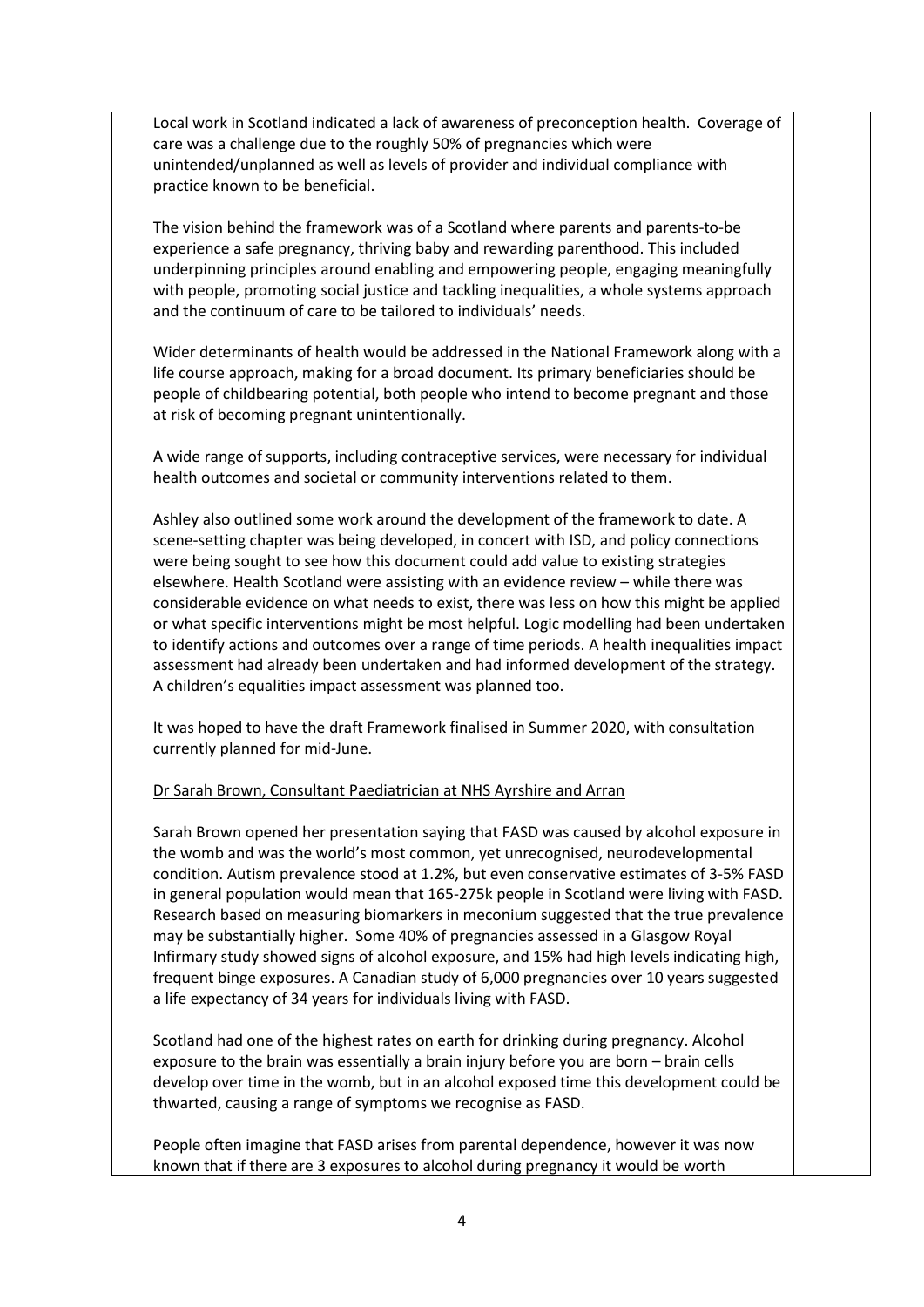considering FASD as a diagnosis. People could drink to that level before knowing they are pregnant, with a binge exposure being 6 units. This is a particular problem in unintended pregnancies.

People with FASD had to work far harder to undertake the same tasks as people without FASD. Assessments of brain activity showed substantial levels of effort for people with FAS – "like having a 10 second child in a 1 second world" as the parent of one child with FASD put it.

People with recognised learning disabilities tended to do better, in part due to support, but FASD might not manifest in the same way and its effects crossed a disparate set of behavioural criteria. The demands of life were substantially harder for people with FASD.

The societal impact of FASD was dramatic, as the effects were life-long, rendering adults living with FASD particularly vulnerable. Lack of support and understanding for the needs of people with FASD was pervasive from early years, with one third of people under 12 studied by the FASD team exhibiting suicidal thoughts.

If we did not act the outcomes would be poor - 83% of people with FASD would be dependent on support, others would have trouble with the law, with maintaining family relationships and other elements of what we usually consider a fulfilling life. The response to these issues needed to cross infrastructural boundaries, with services and strategies to meet the diverse range of problems faced by people living with FASD throughout the course of their life.

## Aliy Brown, FASD Project Lead, FASD Hub Scotland

Aliy Brown – explained that the FASD Hub Scotland was funded by the Scottish Government. It launched in June 2019 and was hosted by Adoption UK.

It was a tiered service with 4 people in the team. Tier 1 was a helpline available to all with specialist FASD advisors.

Tier 2 was direct support for parents/carers and professionals, with closer support for peer support or 1:1 help, and included two Facebook groups monitored by advisors, which was now a thriving online community with 184 members. Bespoke support for families could be ongoing telephone support or support to prepare for and attend school meetings, for example. Training was also available, delivered by people who were often parents or carers for C&YP with FASD.

Tier 3 would involve therapeutic services for people. It was not yet totally operational but would be coming online.

Aliy described a case study of the challenges of a family where one child lives with FASD and the interactions they had had with the service. The team began working with the family shortly before the hub launched, after being contacted through the helpline. The mother described her baby as "perfect, confident, bright until the age of 2" when things "changed overnight, like a volcano going off" with strange sensory behaviours and aggression or violence, including an apparent enjoyment in causing pain to the adoptive mother. Aliy pointed out that the mother in this case was a medical professional with lots of experience working with people with complex additional needs.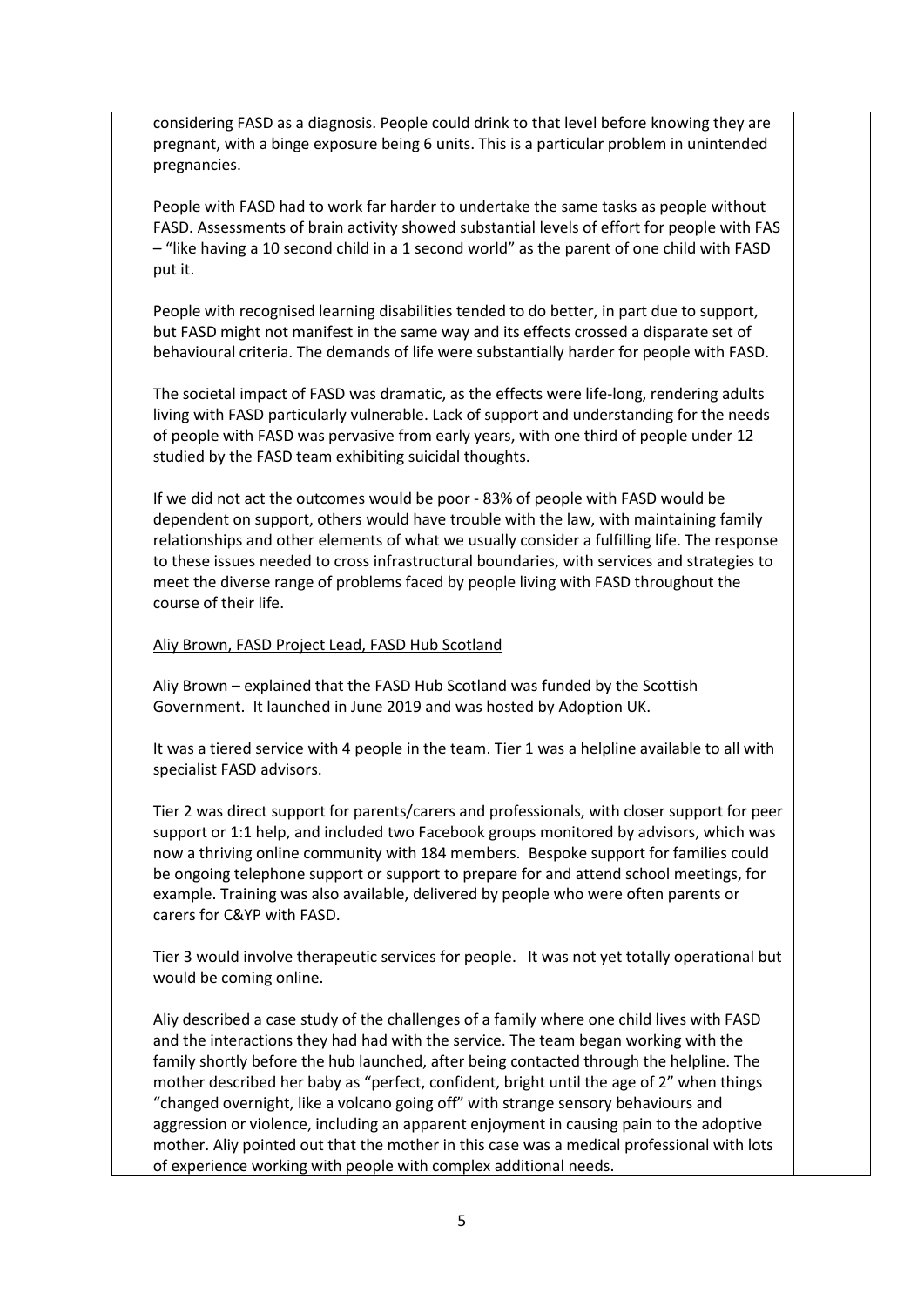Aliy pointed out that this case had strong similarities with what the team knew of FASD. The mother had since said she felt the team was the first place she was listened to and by people who understood their experience. The family was now in a much better place, linked into peer support meetups and with telephone support through the journey to diagnosis. There had also been counselling for them as parents, as one parent relayed: "a lot of the problem isn't our kids, it's dealing with all the other things around it. Yes your children can be upset, dysregulated at times, but it's hard to deal with the rest of the world around your children." The family had spoken very highly of the support from the team, saying it was transformative and life changing.

Mary Ross Davie, Scotland Director of the Royal College of Midwives

Mary Ross Davie spoke about the impact smoking had on preconception. Erectile dysfunction among men and reduced fertility in women were substantial issues related to smoking. Midwives become involved at the point of pregnancy, during which smoking was known to dramatically increase the likelihood of various issues including miscarriage, placental damage and others.

These issues had huge, long-term psychological ramifications for the women who were affected. Smoking during pregnancy was associated with a 3x higher rate of being small for gestational age, 1.4x higher rate of preterm birth, increased risk of abnormalities and a more than 2x increase in the rate of neonatal morbidity. One in three cases of Sudden Unexpected Death were attributable to early days smoking or smoking in pregnancy. In addition there were significantly more upper respiratory tract infections in their first year for children raised in smoking households.

In more positive news, there had been a substantial decrease in the % of smokers being detected in neonatal care though the rates, especially among women from lower socioeconomic backgrounds, remained concerning.

Significant changes had been seen in Midwifery practice in the past 25 years, related to mothers' health. Discussion of health topics used to be avoided, so as not to risk the relationship with the mother or appear judgmental but now motivational interviewing and discussion in a positive manner were active elements of practice.

All women were now screened for smoking cessation at first booking appointment with midwife. Pregnancy could be a really positive point to discuss behaviour change with women, motivation was often high, but smoking cessation outcomes among women who smoke were poor. One programme gave cash vouchers to encourage smoking cessation during pregnancy, and saw 3x higher rates of quitting than the control group.

The link between smoking and stillbirth was substantial – a Scottish Government campaign around reducing stillbirth had 3 key messages for women during pregnancy: going to sleep on your side, monitoring your baby's movements and stopping smoking.

## Questions and Discussion

The Chair thanked the speakers for their contributions and noted a personal interest having coached two different athletes who suffered with FASD but for whom sport was a substantial benefit. He asked about father's health as an issue.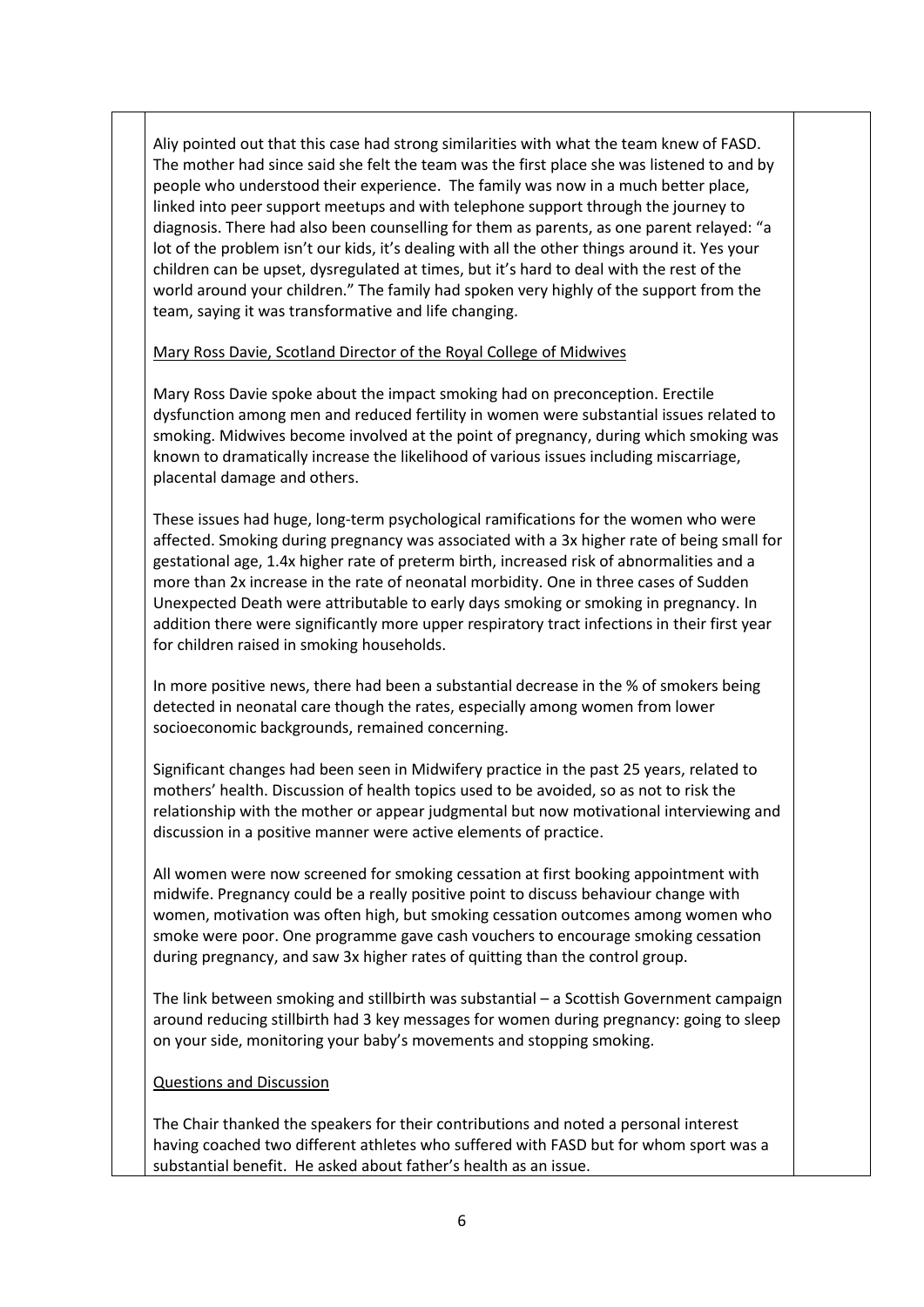Ashley Goodfellow said that during the discussion of the healthcare inequalities impact assessment as part of the National Preconception Framework it was strongly agreed that the health of both parents should be understood and supported.

Carolyn Wilson made the point that fathers had to be part of preconception health and to help support positive changes by their partners.

Sarah Brown welcomed the point about positive outcomes, recalling her presentation's description of the wide range of problems people may face but that a good quality placement or family setting – with capable advocacy around the child – could be very helpful. She added that as corporate parents and people around these children it was important to recognise the strengths they have, rather than ignoring them based on their performance in routine tasks or in reaching educational milestones at school. She added that positive settings could ameliorate so many of these issues.

Kenneth Gibson MSP said it was important that the father supports the partner by not drinking themselves. Having a partner who drinks or smokes makes it harder for women to quit. On FASD there was still confusion and lack of awareness amongst among the general public. The message not to drink at all during pregnancy was undermined by some medical practitioners who implied that some amount of drinking was acceptable.

Sarah Brown said that different genetic makeups might account for alcohol being metabolised differently by the mother and fetus. As a consequence there are groups who might have more or less effects from drinking during pregnancy. She said there is a problem of mixed messaging or poor understanding, partly facilitated by online discussions. She noted it was different for alcohol than other substances, such as tobacco and illegal drugs, that would never be seen as acceptable during pregnancy. She added that the evidence suggested that telling women not to drink in pregnancy was not effective. Instead a family-based approach was needed involving fathers and grandparents, to reduce the pressure on mothers to drink.

Mary Ross Davie said that Scotland is far ahead of England on this – the CMO in Scotland had been clear on never drinking during pregnancy for many years.

Laurence Gruer thanked the speakers for their contributions. He chaired a group for the Advisory Council on the Misuse of Drugs which led to the report "Hidden Harm." There was little thinking at that time on the involvement of other drugs. He asked if the speakers, specifically Ashley Goodfellow, had considered the response to illegal drug use and their links with other substances, whether tobacco or drugs.

Ashley Goodfellow responded saying it was something that there had been consideration of illegal drugs, prescription drugs and over the counter medications. The Framework's scene-setting chapter would include data related to the use of different drugs in pregnancy, and other sections would deal with this too.

Sarah Brown added that in a US study in the mid-1990s it was found that alcohol was the drug with the widest-ranging impact globally in pregnancy, but she did have concerns about the impact of synthetic cannabinoids alongside alcohol on fetal development. This wasn't currently asked about, so our knowledge of alcohol use typically relied on case notes. Alcohol use was commonly recorded without specificity, for example as "problem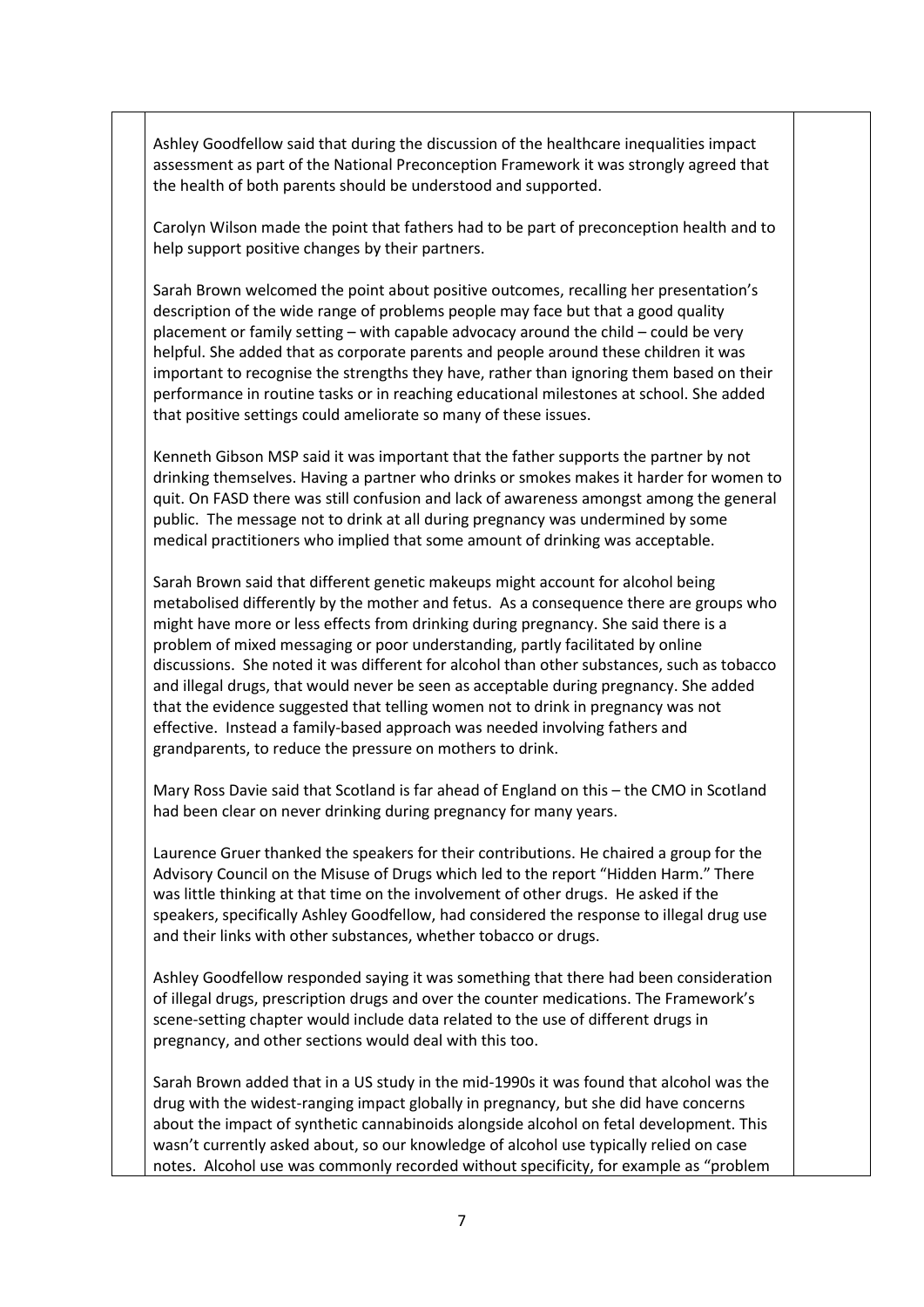drinking"– though *any* drinking during pregnancy is a risk. Sarah added that alcohol was the last taboo, we were getting there, but there are still hurdles.

Laurence Gruer observed that the revised prevalence estimates for FASD suggested as many as 200,000 people might be living with FASD across Scotland. He said this was astonishing - a population the size of Dundee.

Sarah Brown noted that the figure represented a massive jump compared to previous estimates but it was supported by statistics and anecdotal evidence. She pointed to issues in achieving diagnosis, which had a high threshold, and the fact that there were no current facilities for adult diagnosis of FASD, even in settings where it is commonly encountered like prisons, homelessness, criminal justice settings.

Aliy Brown added that FASD was seen across the care sector; in those settings it might be nearer a third of children affected. Exposure to alcohol during pregnancy did not necessarily imply FASD but it would be higher than in the general population. If alcohol exposure was not recorded adequately before birth and at the neonatal stage this made diagnosis far harder.

Sarah Brown added that attachment was commonly talked about, incorrectly as a response. Parents of children with FASD may be excellent parents, dealing with profoundly difficult, and changing, circumstances in their children. It was not a question of bonding, it was a question of the challenges they had to deal with.

Alison Douglas asked about prevention, given the challenge that many women would be drinking before they know they are pregnant. From a prevention perspective, she asked, how could we approach this in primary care? GPs may downplay the risks of drinking in conversations with mothers. How could we point out the risks of drinking and have the conversation much earlier, even when people are talking about fertility or contraception?

Sarah Brown responded saying there had been work on this; it had been part of the curriculum in some communities. Long-acting contraceptives were another key help in planning for pregnancy in the longer term, rather than relying on more instantaneous methods.

Ashley Goodfellow agreed with the need to ask about prevention, saying there were definitely missed opportunities. She said drinking could be asked about more, but was often not brought up. Work from the US suggested that "the one key question": *do you plan to get pregnant in next 12 months? (* [https://powertodecide.org/one-key](https://powertodecide.org/one-key-question)[question\)](https://powertodecide.org/one-key-question) was a good starting point to guide primary care interventions. This would also be addressed within the Framework.

Jaden Jules, asked what challenges there were around identification and diagnosis.

Sarah Brown said they are seeking to improve supports for young people, but pointed out that there were no adult services which could help people who felt they may have been misdiagnosed or undiagnosed. If you looked at the criteria for disabilities there were real problems – many children fell through the cracks and were seen with elements of developmental delay, dyspraxia or conduct disorders. Sometimes children might experience half a dozen partial diagnoses, 3 foster placements and few healthy attachments; instead it would be best to catch FASD early.